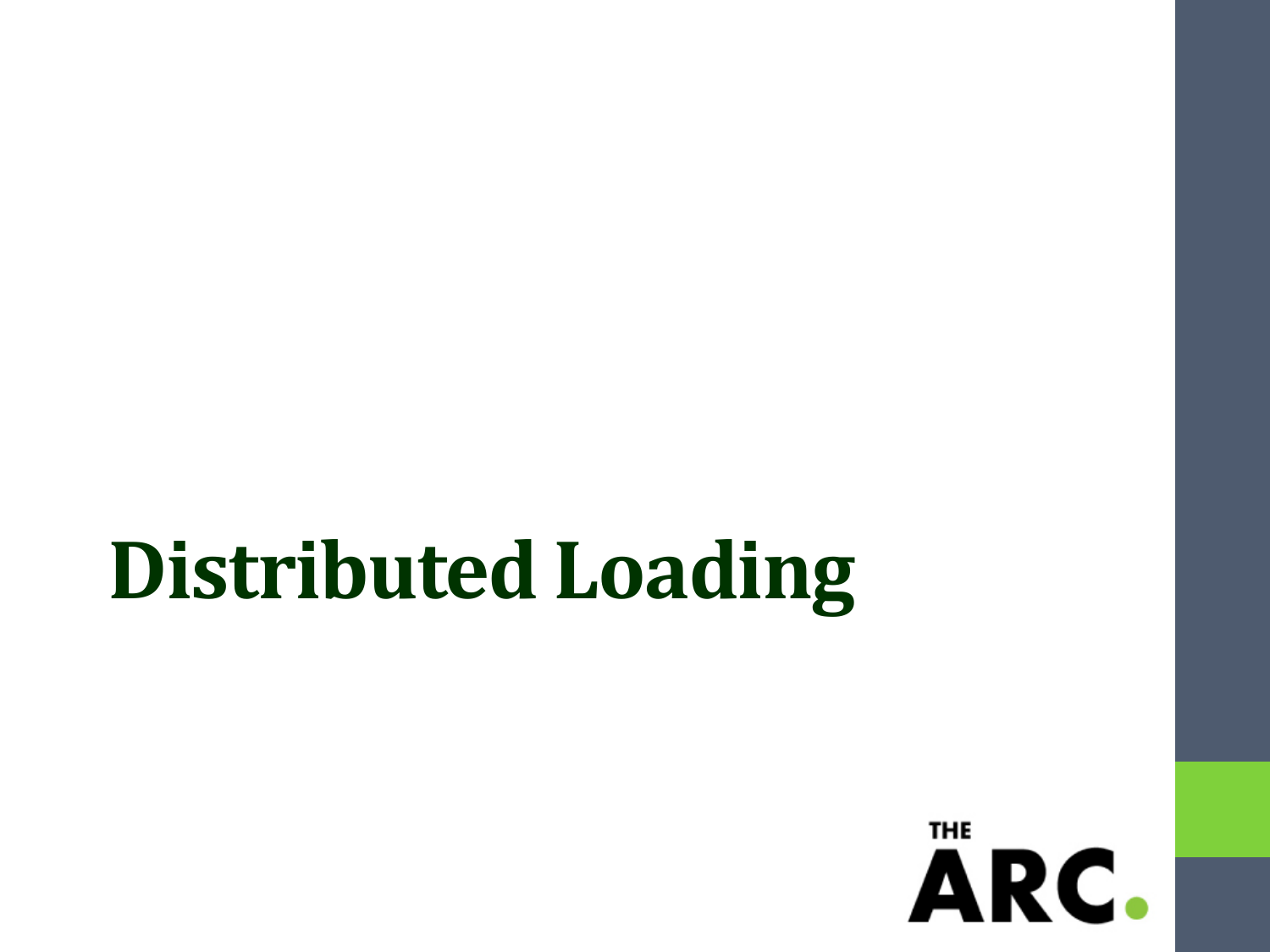#### **What is a Distributed Load?**

• A load applied across a length or area instead of at one point



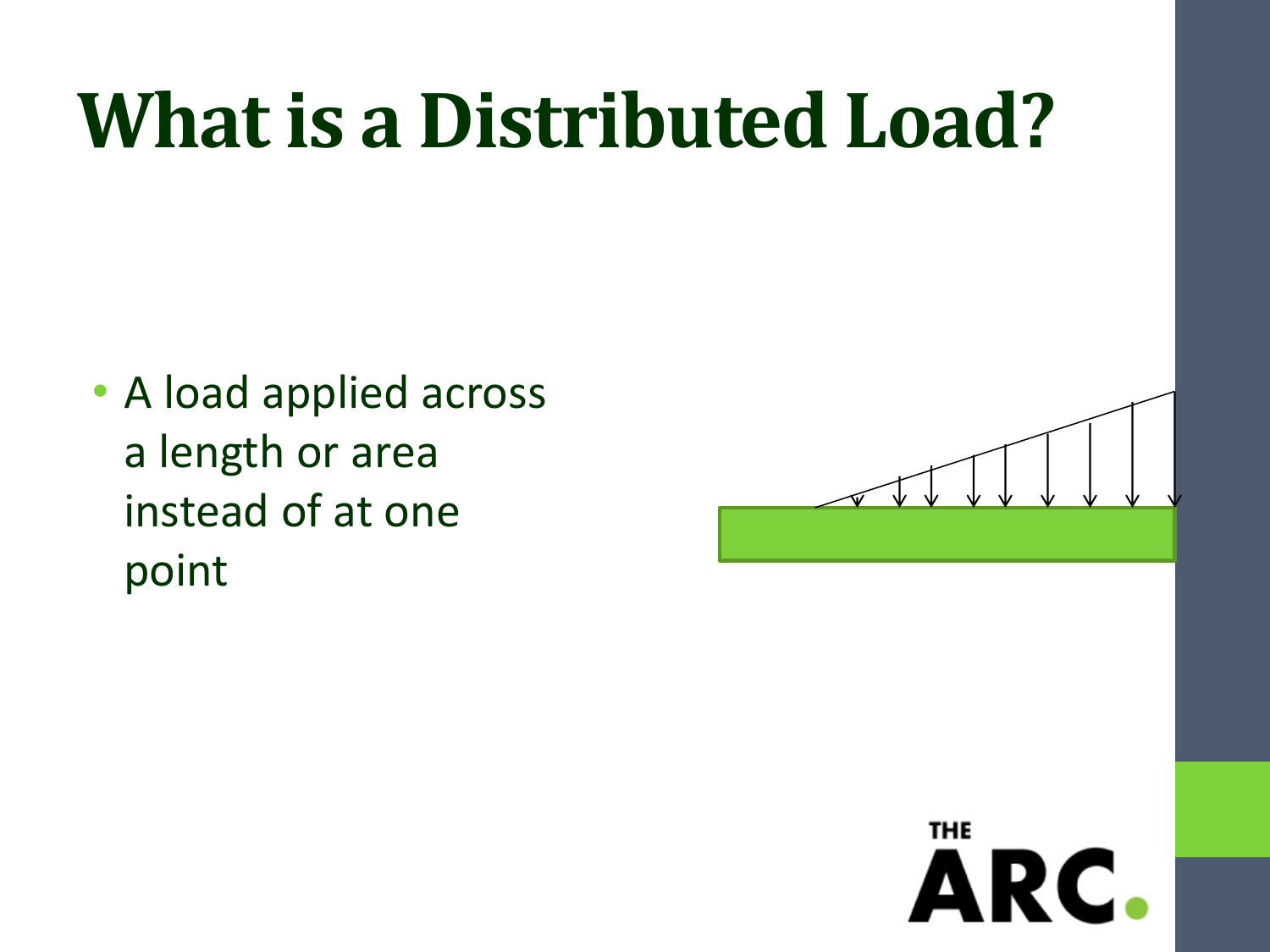## **Analyzing Distributed Loads**

• A distributed load can be equated with a concentrated load applied at a specific point along the bar



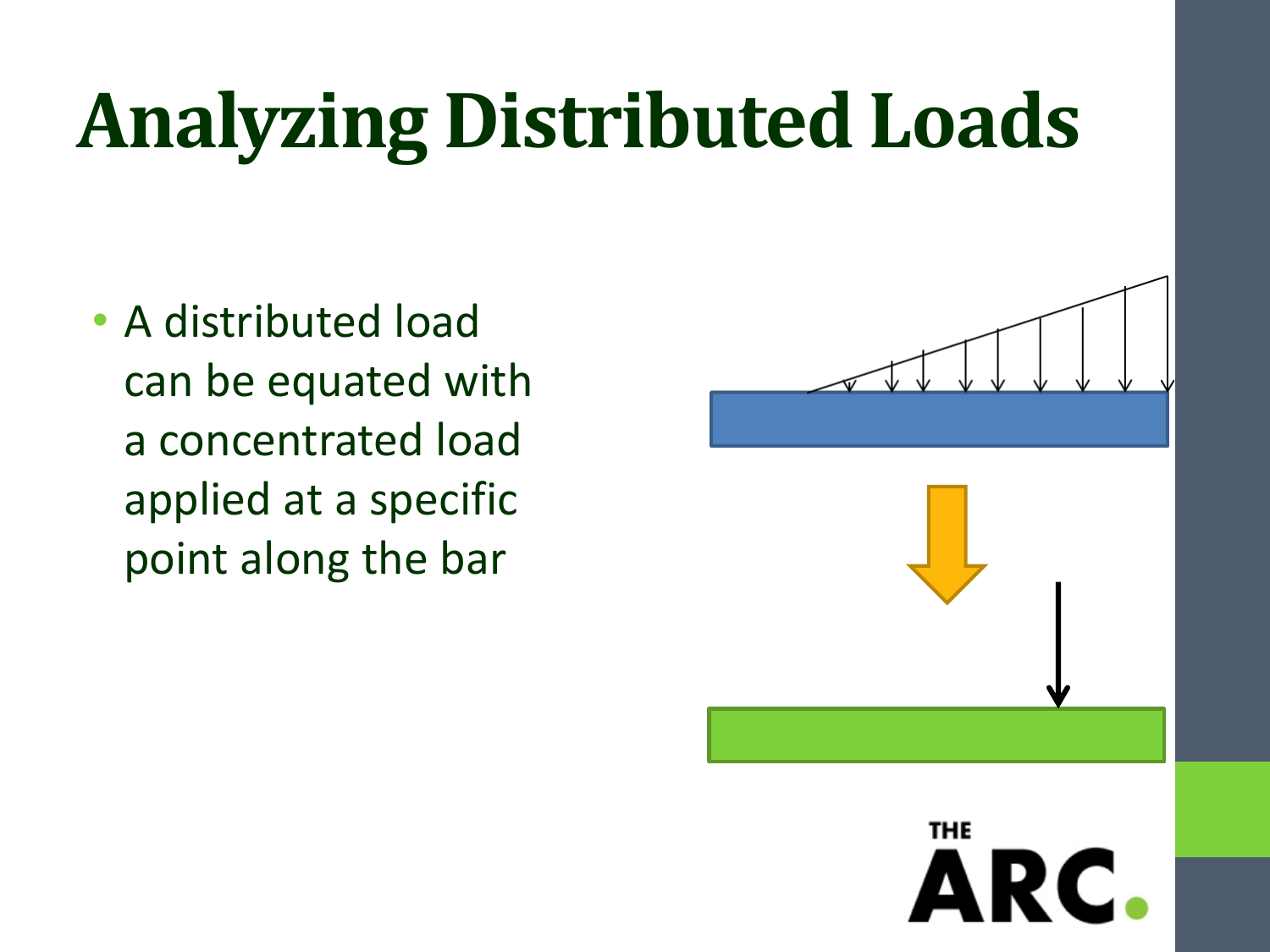### **Geometry Method**

• The magnitude of the resultant force is equivalent to the area under the curve of the distributed load



**THE** 

ARC.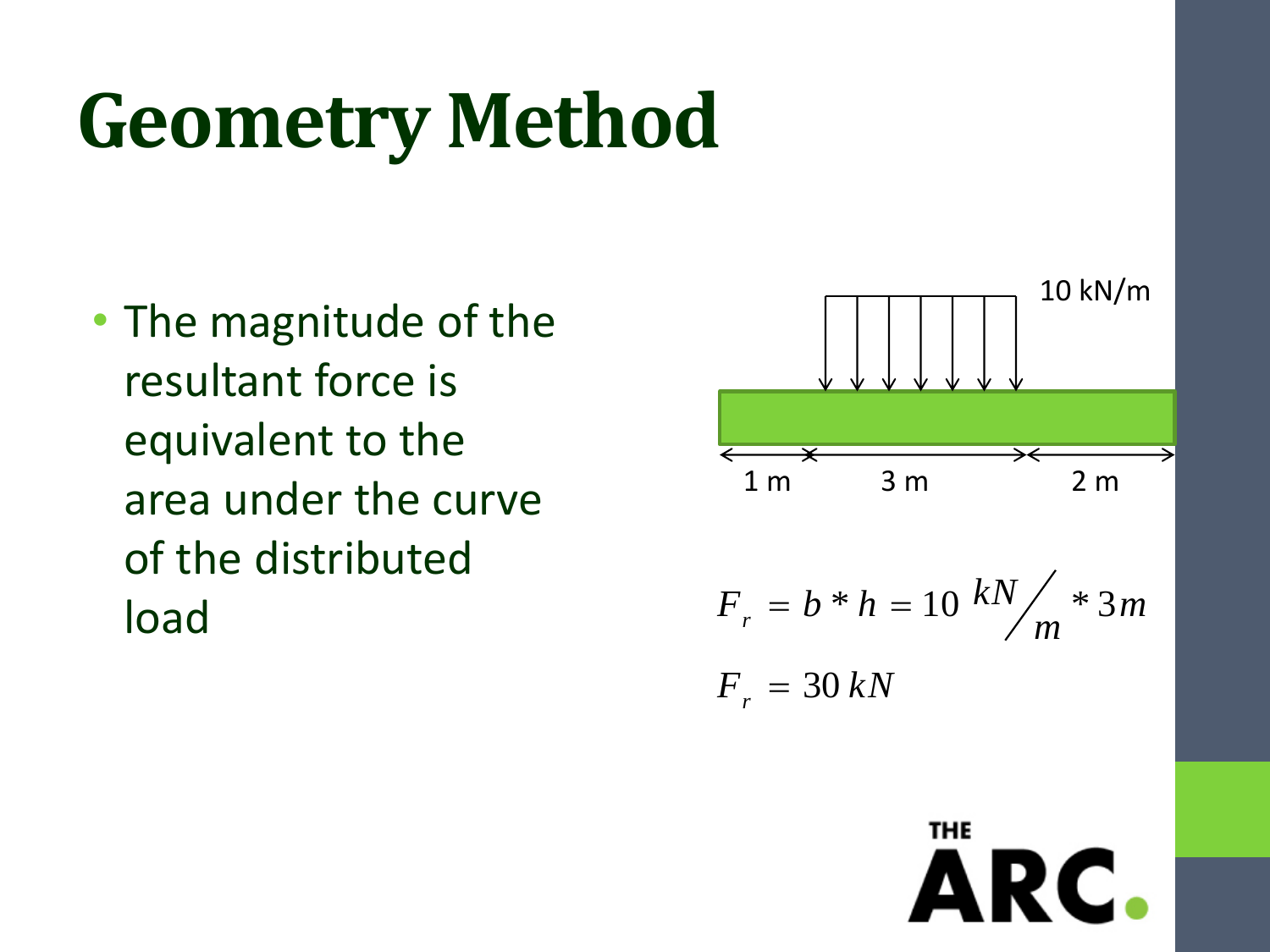#### **Geometry Method**

• The location of the resultant force is at the center of mass of the distributed load.

$$
\overline{x} = x_0 + \frac{1}{2}b = 1m + \frac{1}{2} * 3m
$$
  

$$
\overline{x} = 2.5m
$$

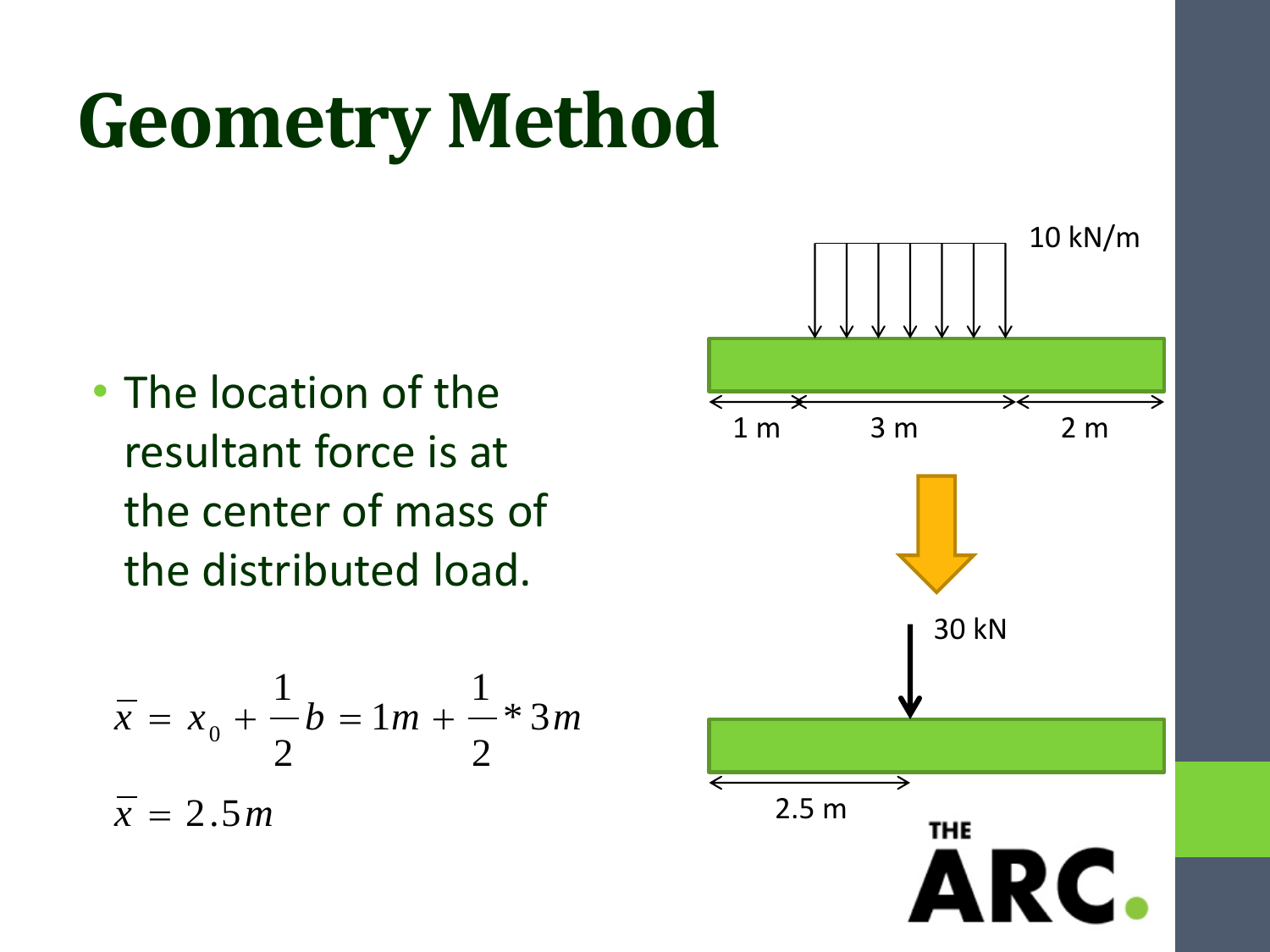## **Geometry Method – Example**

• For a triangular distributed load, the magnitude of the resultant force is the area of the triangle,  $1/2 * b * h$ 



**THE**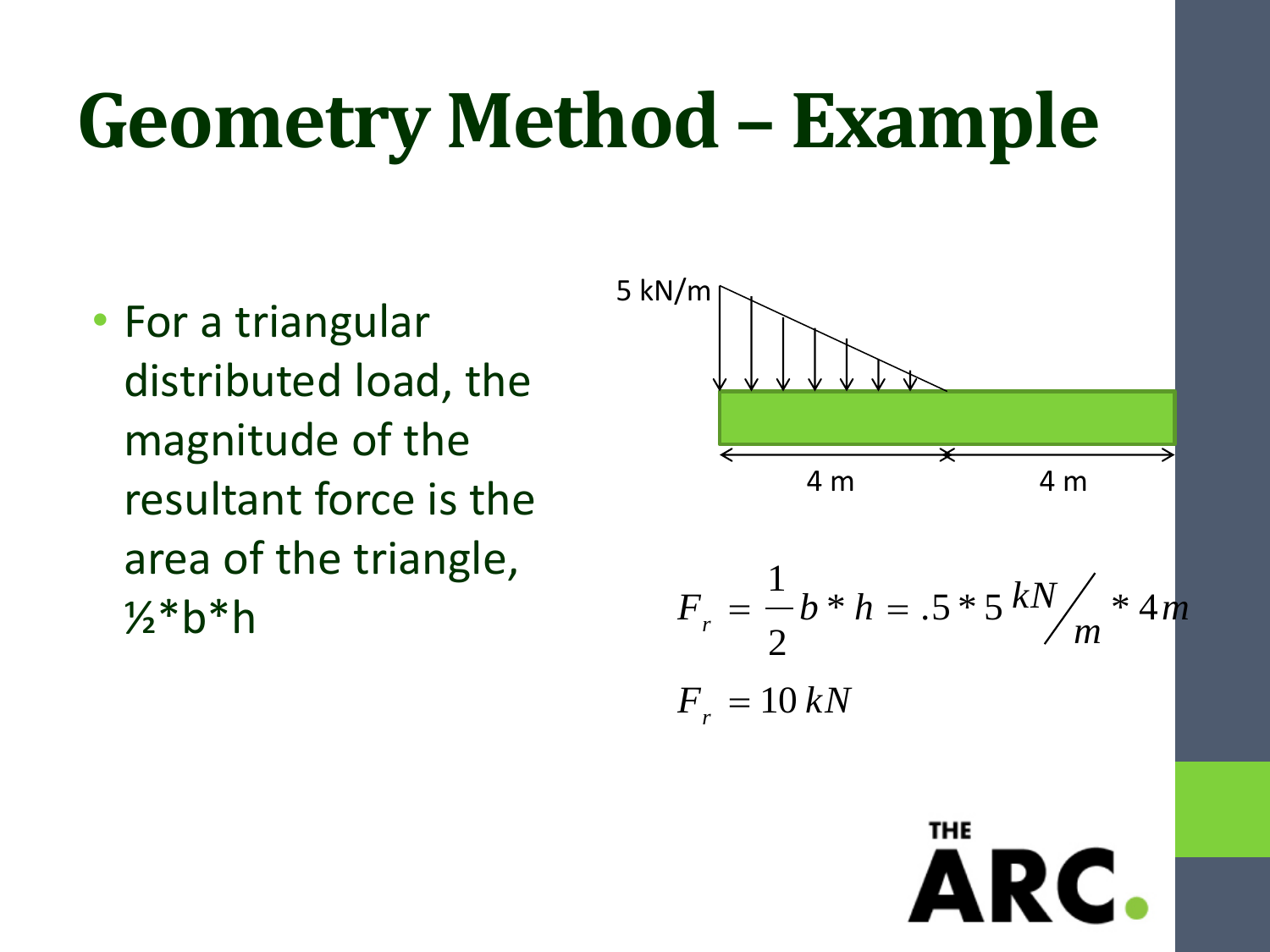### **Geometry Method – Example**

• For a triangular distributed load, the location of the resultant force is 1/3 of the length of the load, from the larger end  $\overline{x}$  =  $\frac{4}{2}$  m  $\overline{x} = x_0 + b = 0$  *m*  $+ b = 4$  *m* 3  $= 4$ 3 1 0 3 1  $= x_0 + \frac{1}{2}b = 0m +$ 

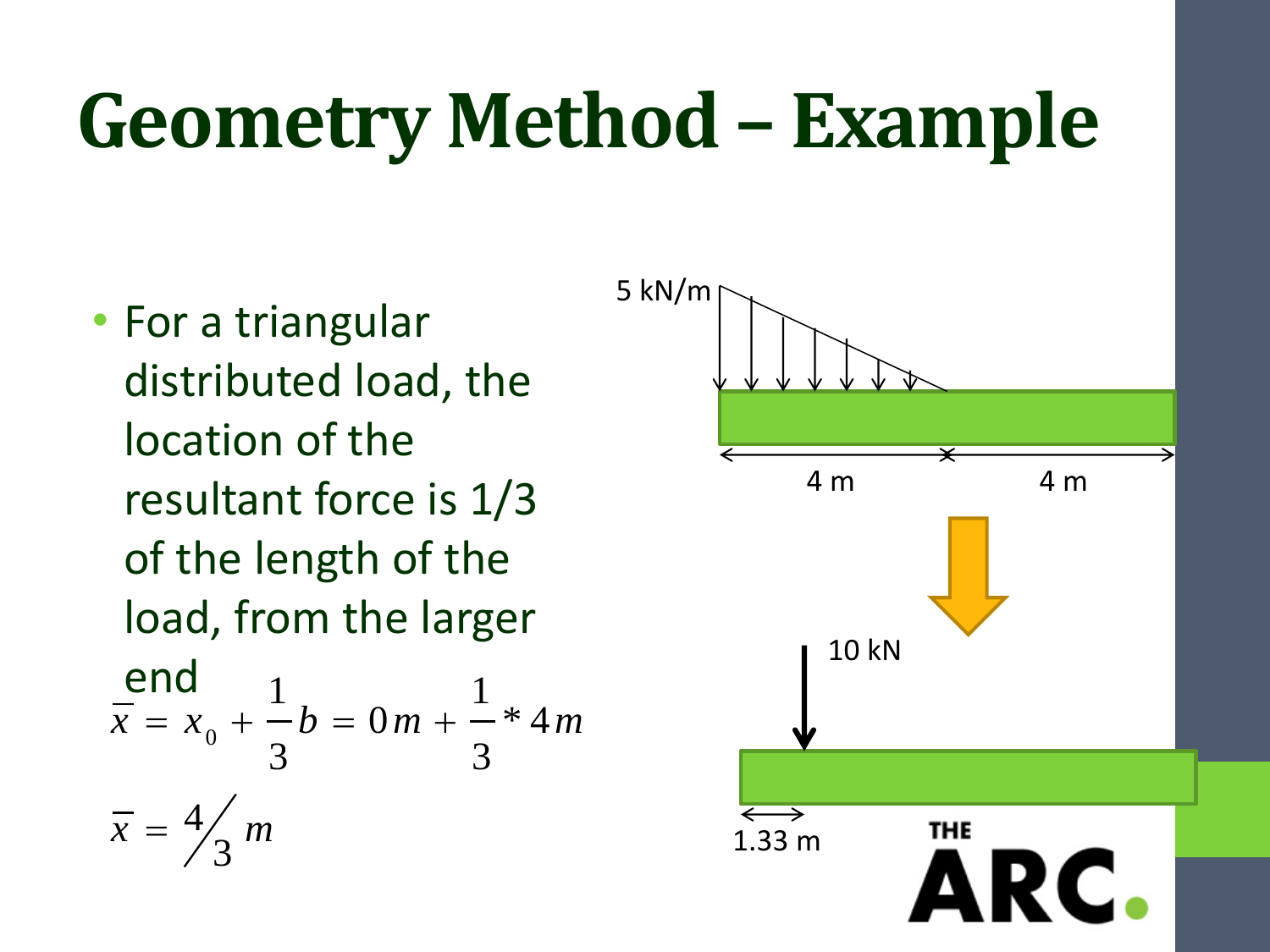# **Integral Method**

• The magnitude of the resultant force is given by the integral of the curve defining the force,  $w(x)$ 

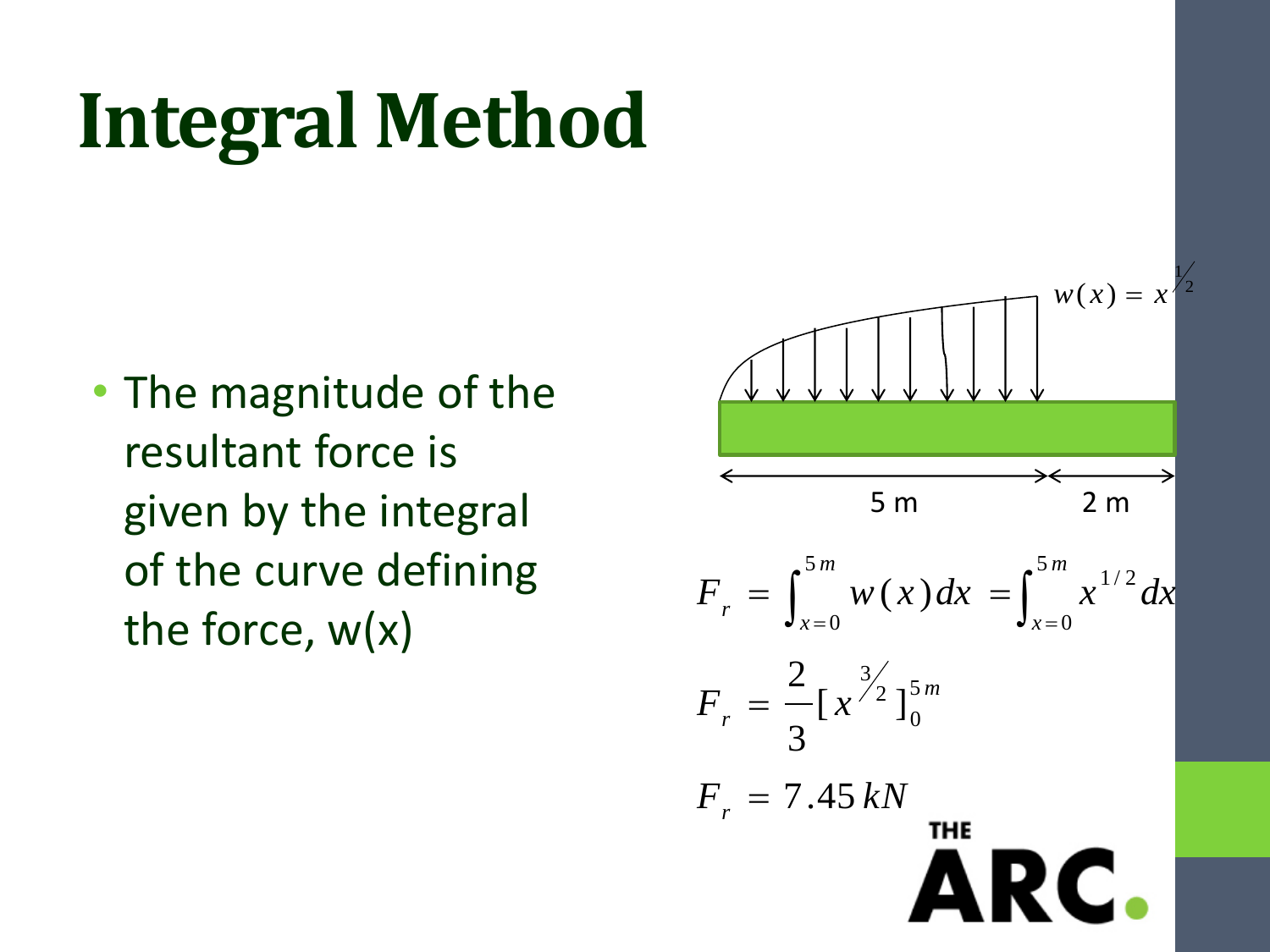# **Integral Method**

• The location of the resultant force is given by the centroid of the area under the



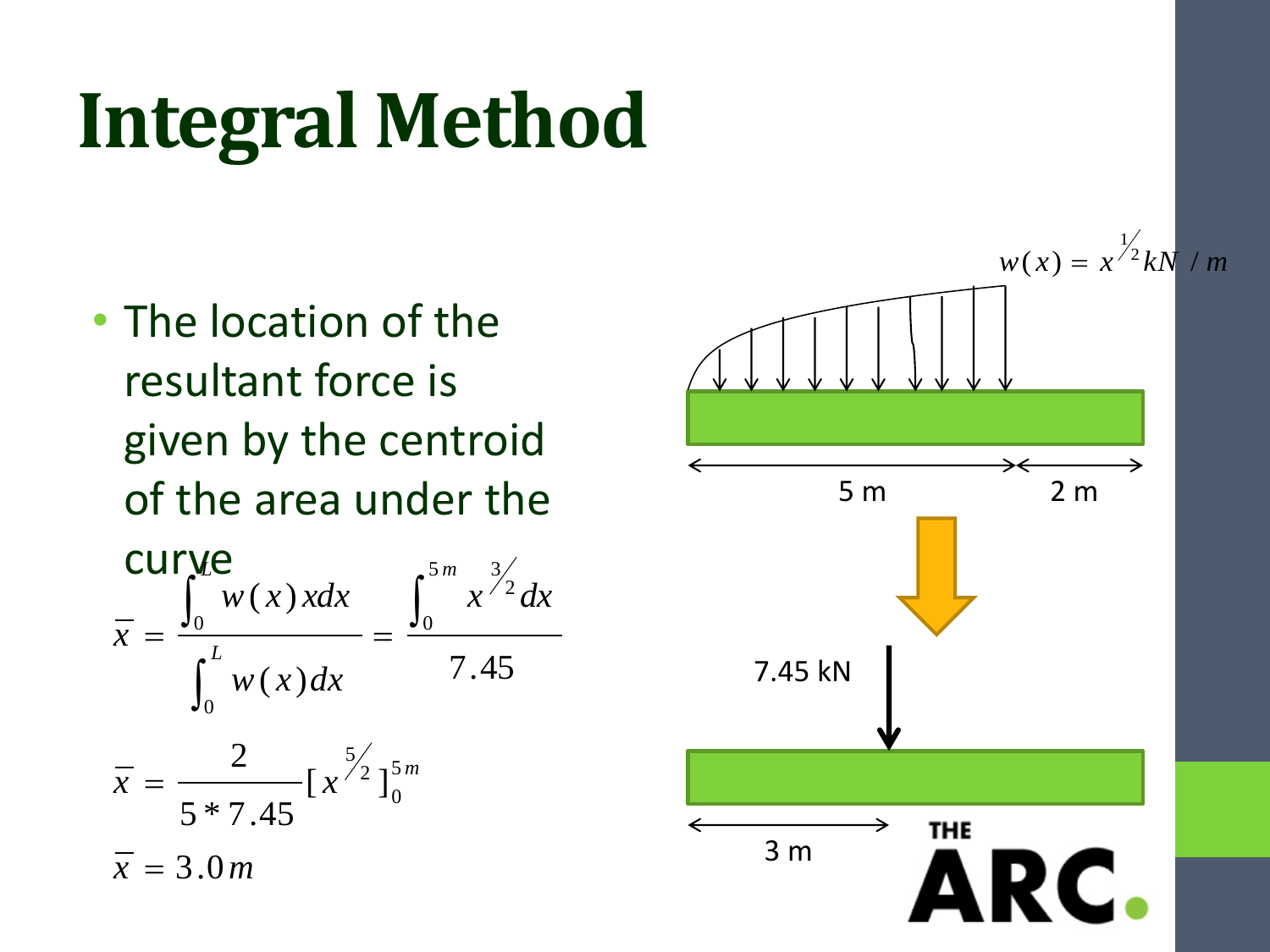## **Integral Method – Example**

• For a vertical bar, simply integrate with respect to y instead of x

$$
F_r = \int_{y=0}^{5m} w(y) dy = \int_{y=0}^{5m} y^2 dy
$$
  
\n
$$
F_r = \frac{1}{3} [y^3]_0^{5m}
$$
  
\n
$$
F_r = 41.7 kN
$$

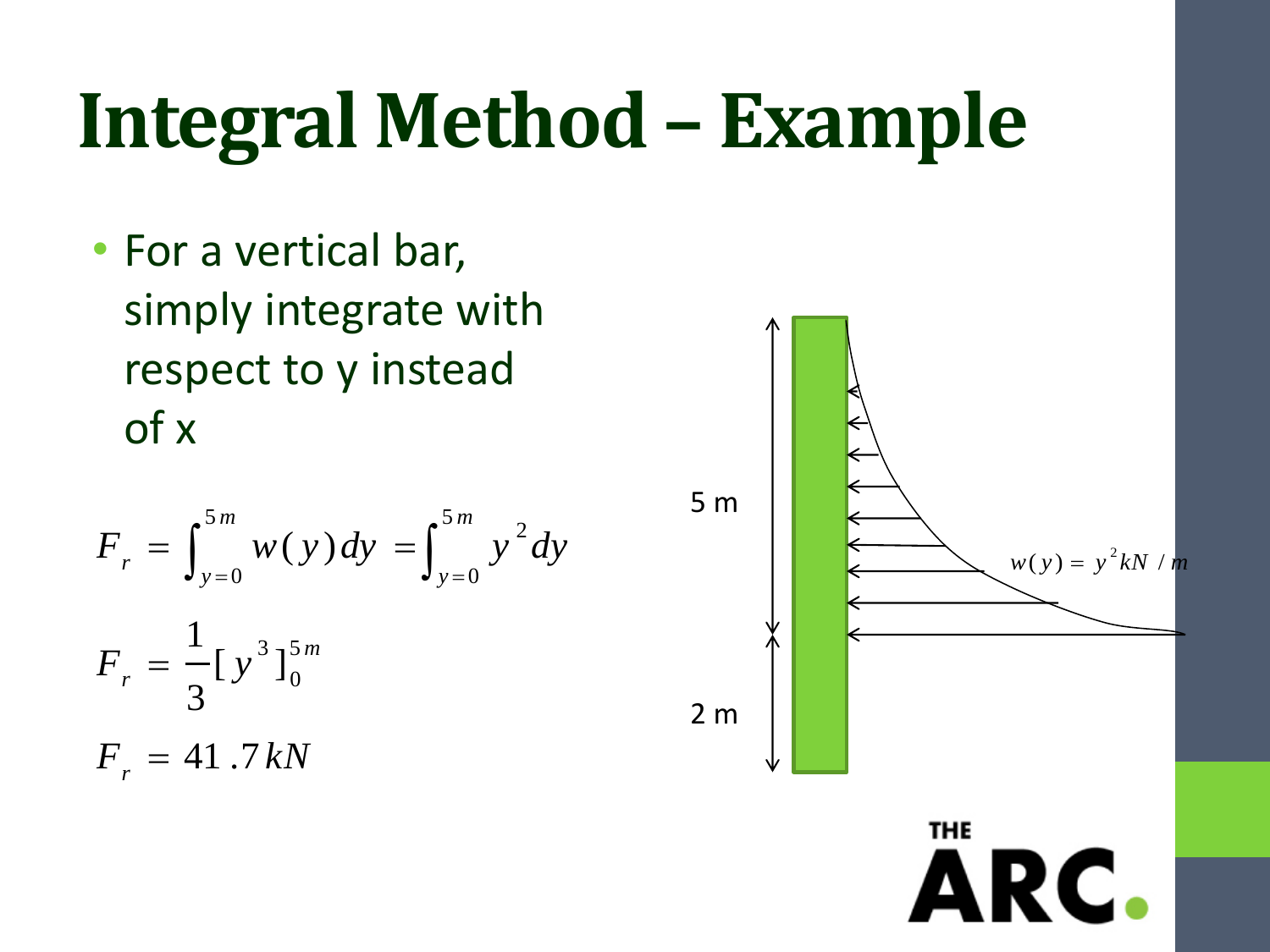## **Integral Method – Example**

• For a vertical bar, simply integrate with respect to y instead of x

$$
\overline{y} = \frac{\int_0^L w(y) \, y \, dy}{\int_0^L w(y) \, dy} = \frac{\int_0^{5m} y^3 \, dy}{41.7}
$$
\n
$$
\overline{y} = \frac{1}{4 \cdot 41.7} \left[ y^4 \right]_0^{5m}
$$
\n
$$
\overline{y} = 3.75 \, m
$$